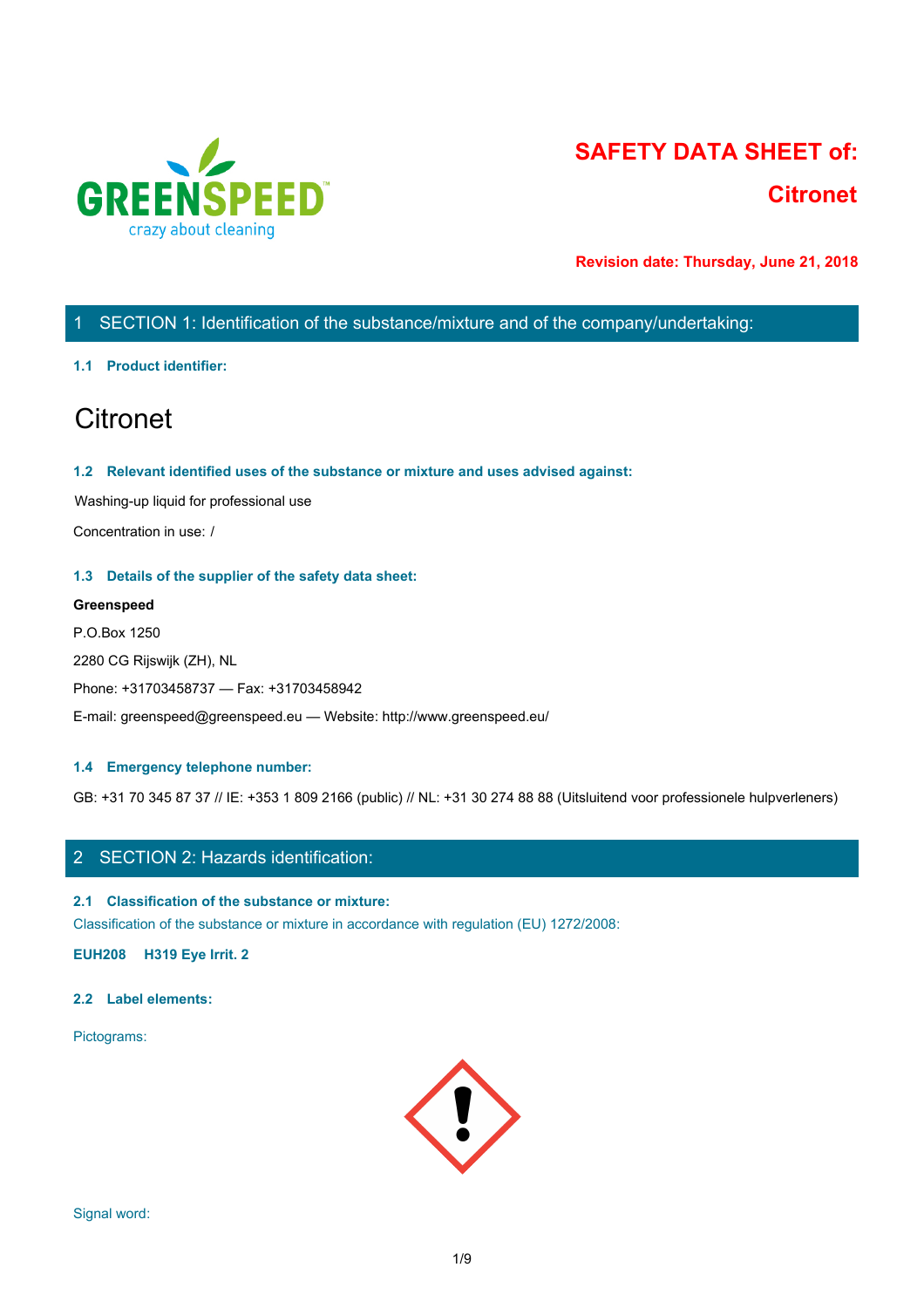# Warning

# Hazard statements:

| Warning                   |                                                                                                                                     |
|---------------------------|-------------------------------------------------------------------------------------------------------------------------------------|
| Hazard statements:        |                                                                                                                                     |
| <b>EUH208:</b>            | Contains (lauryl betaine). May produce an allergic reaction.                                                                        |
| H319 Eye Irrit. 2:        | Causes serious eye irritation.                                                                                                      |
| Precautionary statements: |                                                                                                                                     |
| P305+P351+P338:           | IF IN EYES: Rinse cautiously with water for several minutes. Remove contact<br>lenses, if present and easy to do. Continue rinsing. |
| P337+P313:                | If eye irritation persists: Get medical advice/attention.                                                                           |
| Contains:                 |                                                                                                                                     |
| none                      |                                                                                                                                     |

# **2.3 Other hazards:**

none and the state of the state of the state of the state of the state of the state of the state of the state of the state of the state of the state of the state of the state of the state of the state of the state of the s

# 3 SECTION 3: Composition/information on ingredients:

| Sodium Laureth Sulfate                                     | $\leq 8 \%$   | CAS number:<br>EINECS:                                                                           | 68891-38-3<br>500-234-8                                                                                                                           |
|------------------------------------------------------------|---------------|--------------------------------------------------------------------------------------------------|---------------------------------------------------------------------------------------------------------------------------------------------------|
|                                                            |               | <b>REACH Registration number:</b><br><b>CLP Classification:</b>                                  | 01-2119488639-16<br>H315 Skin Irrit. 2<br><b>H318 Eye Dam. 1</b><br><b>H412 Aquatic Chronic 3</b>                                                 |
| Sodiumlaurylsulphate                                       | $\leq 5\%$    | CAS number:<br><b>EINECS:</b><br><b>REACH Registration number:</b><br><b>CLP Classification:</b> | 85586-07-8<br>287-809-4<br>01-2119489463-28<br>H302 Acute tox. 4<br>H315 Skin Irrit. 2<br><b>H318 Eye Dam. 1</b><br><b>H412 Aquatic Chronic 3</b> |
| D-Glucopyranose, C10-16(even numbered)-alkyl<br>glycosides | $\leq 2 \%$   | CAS number:<br>EINECS:<br><b>REACH Registration number:</b><br><b>CLP Classification:</b>        | 110615-47-9<br>600-975-8<br>01-2119489418-23<br>H315 Skin Irrit. 2<br><b>H318 Eye Dam. 1</b>                                                      |
| lauryl betaine                                             | $\leq 0.7 \%$ | CAS number:<br>EINECS:<br><b>REACH Registration number:</b><br><b>CLP Classification:</b>        | 683-10-3<br>211-669-5<br>H315 Skin Irrit. 2<br>H317 Skin Sens. 1<br>H319 Eye Irrit. 2                                                             |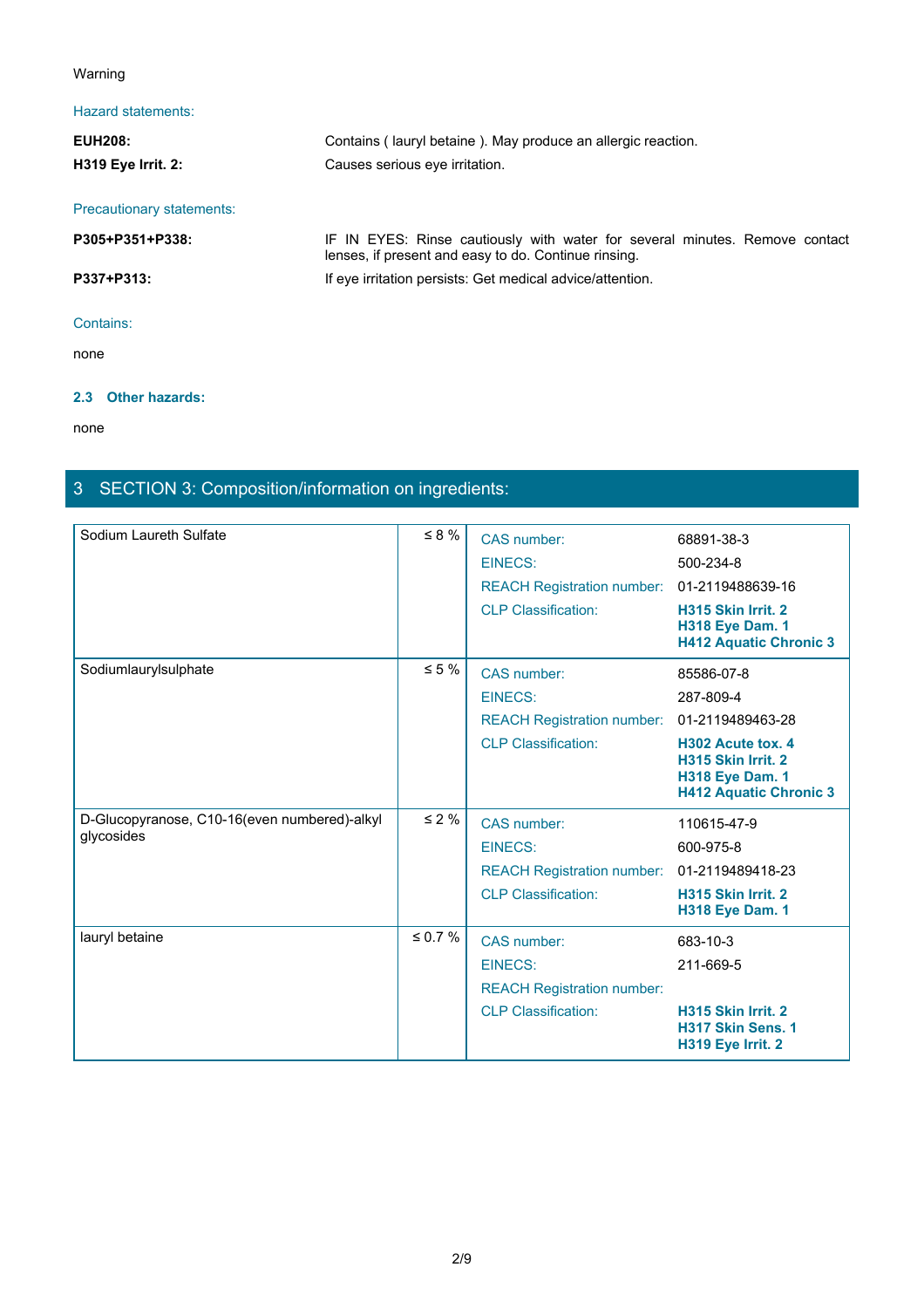| 2-bromo-2-nitropropane-1,3-diol | ≤ 0.02 % | CAS number:                       | $52 - 51 - 7$                                                                                                                                                                                        |
|---------------------------------|----------|-----------------------------------|------------------------------------------------------------------------------------------------------------------------------------------------------------------------------------------------------|
|                                 |          | EINECS:                           | 200-143-0                                                                                                                                                                                            |
|                                 |          | <b>REACH Registration number:</b> |                                                                                                                                                                                                      |
|                                 |          | <b>CLP Classification:</b>        | H301 Acute tox. 3<br>H312 Acute tox, 4<br>H315 Skin Irrit. 2<br><b>H318 Eye Dam. 1</b><br>H331 Acute tox, 3<br><b>H335 STOT SE 3</b><br><b>H400 Aquatic Acute 1</b><br><b>H411 Aquatic Chronic 2</b> |

For the full text of the H phrases mentioned in this section, see section 16.

# 4 SECTION 4: First aid measures:

### **4.1 Description of first aid measures:**

Always ask medical advice as soon as possible should serious or continuous disturbances occur.

| <b>Skin contact:</b> | remove contaminated clothing, rinse with plenty of water, if necessary seek medical<br>attention.                   |
|----------------------|---------------------------------------------------------------------------------------------------------------------|
| Eye contact:         | first prolonged rinsing with water (contact lenses to be removed if this is easily done)<br>then take to physician. |
| Ingestion:           | rinse mouth, do not induce vomiting, take to hospital immediately.                                                  |
| Inhalation:          | let sit upright, fresh air, rest and take to hospital.                                                              |

### **4.2 Most important symptoms and effects, both acute and delayed:**

| none                                                        |
|-------------------------------------------------------------|
| redness, pain, blurred vision                               |
| diarrhoea, headache, abdominal cramps, sleepiness, vomiting |
| none                                                        |
|                                                             |

## **4.3 Indication of any immediate medical attention and special treatment needed:**

none and the state of the state of the state of the state of the state of the state of the state of the state of the state of the state of the state of the state of the state of the state of the state of the state of the s

# 5 SECTION 5: Fire-fighting measures:

### **5.1 Extinguishing media:**

CO2, foam, powder, sprayed water

### **5.2 Special hazards arising from the substance or mixture:**

none and the state of the state of the state of the state of the state of the state of the state of the state of the state of the state of the state of the state of the state of the state of the state of the state of the s

### **5.3 Advice for firefighters:**

**Extinguishing agents to be avoided:** none and the state of the state of the state of the state of the state of the state of the state of the state of the state of the state of the state of the state of the state of the state of the state of the state of the s

# 6 SECTION 6: Accidental release measures: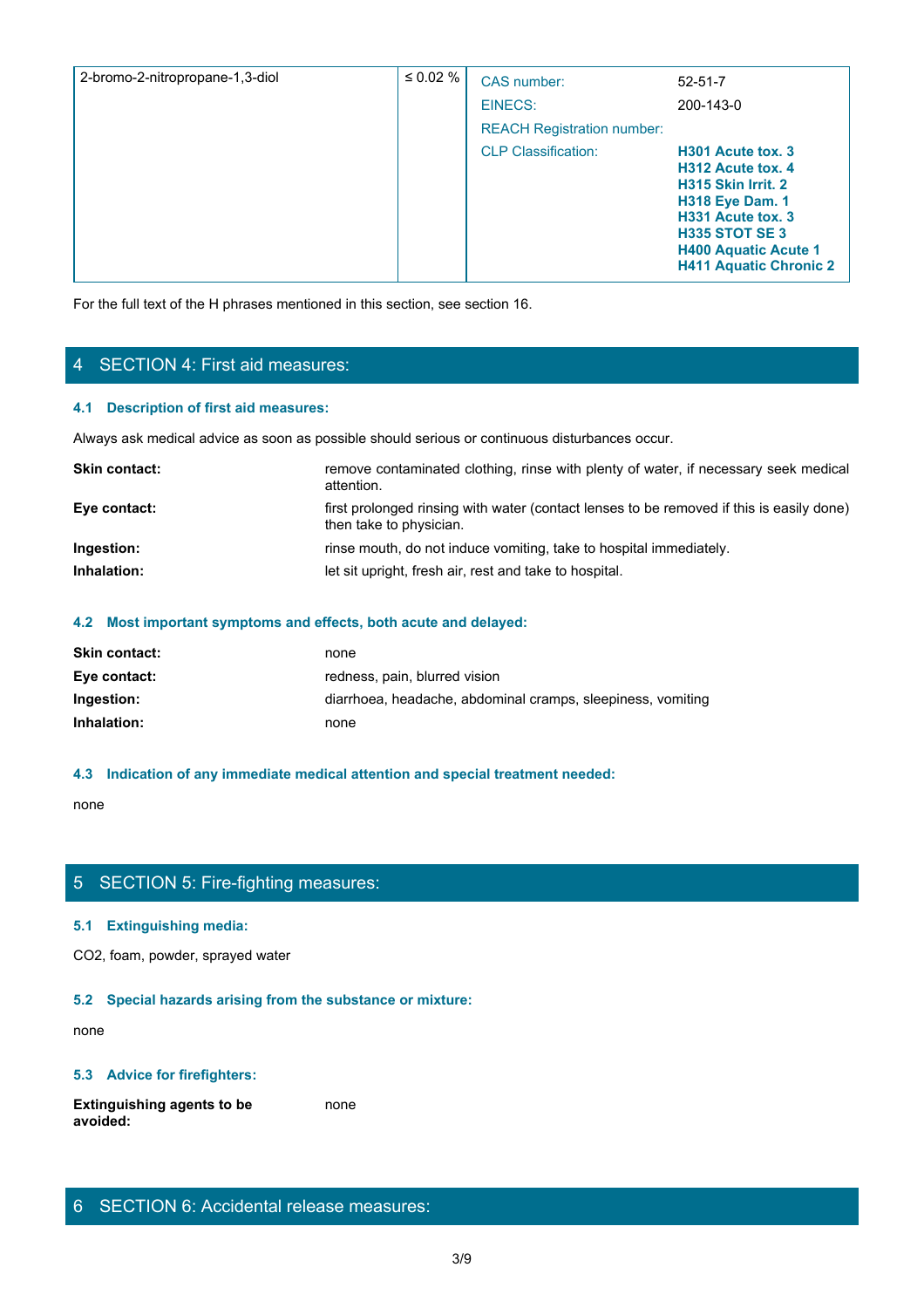### **6.1 Personal precautions, protective equipment and emergency procedures:**

6.1 Personal precautions, protective equipment and emergency procedures:<br>Do not walk into or touch spilled substances and avoid inhalation of fumes, smoke, dusts and vapours by staying up<br>windRemove any contaminated clothi windRemove any contaminated clothing and used contaminated protective equipment and dispose of it safely.

#### **6.2 Environmental precautions:**

do not allow to flow into sewers or open water.

#### **6.3 Methods and material for containment and cleaning up:**

Contain released substance, store into suitable containers. If possible remove by using absorbent material.

### **6.4 Reference to other sections:**

for further information check sections 8 & 13.

# 7 SECTION 7: Handling and storage:

### **7.1 Precautions for safe handling:**

#### **7.2 Conditions for safe storage, including any incompatibilities:**

### **7.3 Specific end use(s):**

# 8 SECTION 8: Exposure controls/personal protection:

#### **8.1 Control parameters:**

#### **8.2 Exposure controls:**

| 7.1 Precaduons for sale nandling.                                                                                                                                                                                                                                                                                                                                 |                       |
|-------------------------------------------------------------------------------------------------------------------------------------------------------------------------------------------------------------------------------------------------------------------------------------------------------------------------------------------------------------------|-----------------------|
| handle with care to avoid spillage.                                                                                                                                                                                                                                                                                                                               |                       |
| 7.2 Conditions for safe storage, including any incompatibilities:                                                                                                                                                                                                                                                                                                 |                       |
| keep in a sealed container in a closed, frost-free, ventilated room.                                                                                                                                                                                                                                                                                              |                       |
| 7.3 Specific end use(s):                                                                                                                                                                                                                                                                                                                                          |                       |
| Washing-up liquid for professional use                                                                                                                                                                                                                                                                                                                            |                       |
| 8 SECTION 8: Exposure controls/personal protection:                                                                                                                                                                                                                                                                                                               |                       |
| 8.1 Control parameters:                                                                                                                                                                                                                                                                                                                                           |                       |
| Listing of the hazardous ingredients in section 3, of which the TLV value is known                                                                                                                                                                                                                                                                                |                       |
|                                                                                                                                                                                                                                                                                                                                                                   |                       |
| 8.2 Exposure controls:                                                                                                                                                                                                                                                                                                                                            |                       |
| respiratory protection is not required. Use ABEK type gas masks in case of irritating exposure. If<br>necessary, use with sufficient exhaust ventilation.                                                                                                                                                                                                         |                       |
| handling with nitril-gloves (EN 374). Breakthrough time: >480' Material thickness: 0,35 mm.<br>Thoroughly check gloves before use. Take of the gloves properly without touching the outside<br>with your bare hands. The manufacturer of the protective gloves has to be consulted about the<br>suitability for a specific work station. Wash and dry your hands. | W                     |
| keep an eye-rinse bottle within reach. Tight-fitting safety goggles. Wear a face shield and<br>protective suit in case of exceptional processing problems.                                                                                                                                                                                                        | $\blacktriangleright$ |
| impermeable clothing. The type of protective equipment depends on the concentration and                                                                                                                                                                                                                                                                           |                       |
|                                                                                                                                                                                                                                                                                                                                                                   |                       |

### 9 SECTION 9: Physical and chemical properties: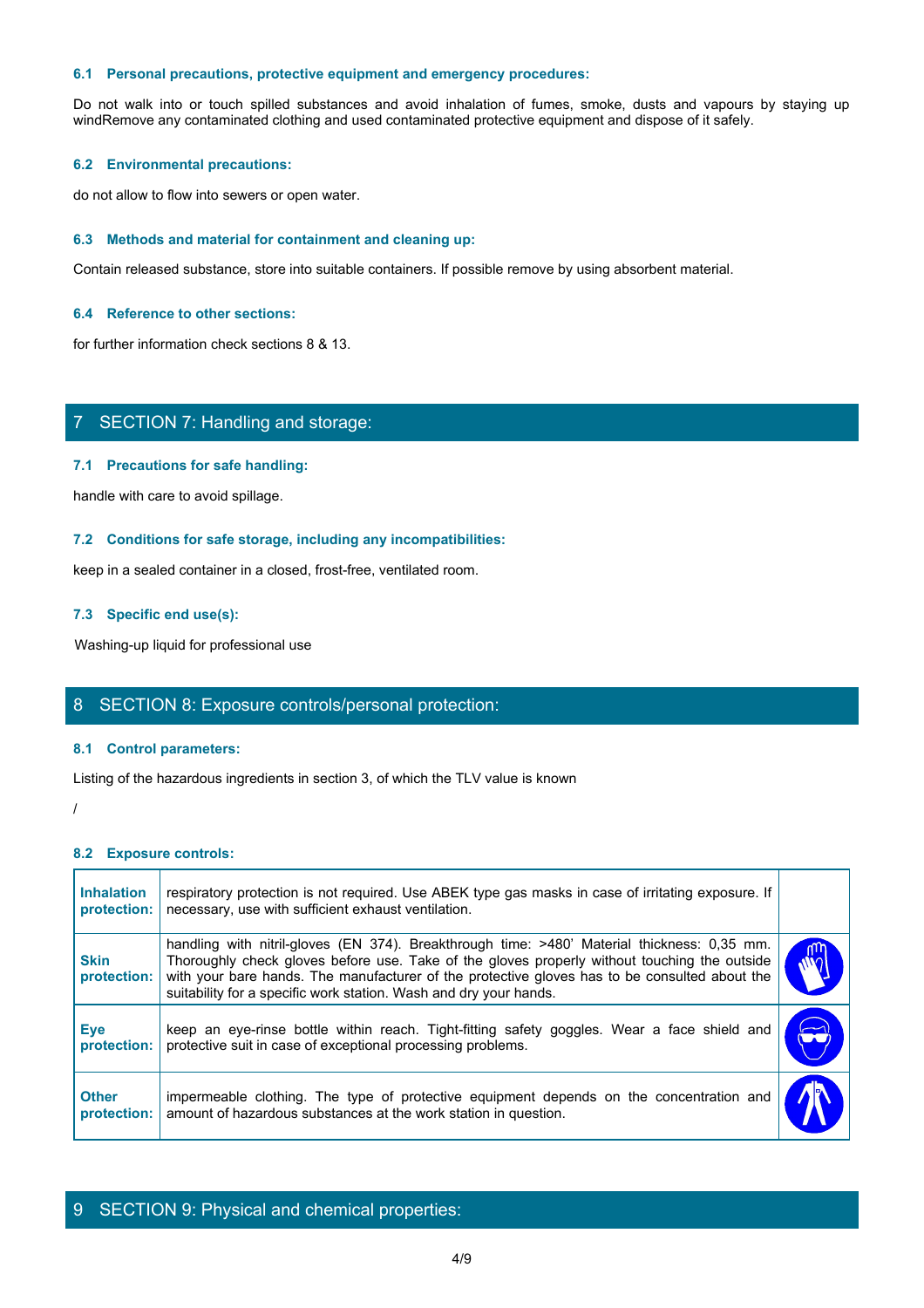### **9.1 Information on basic physical and chemical properties:**

| <b>Melting point/melting range:</b>                       | 0 °C               |
|-----------------------------------------------------------|--------------------|
| <b>Boiling point/Boiling range:</b>                       | 100 °C - 100 °C    |
| pH:                                                       | 7.0                |
| pH 1% diluted in water:                                   | Ι                  |
| Vapour pressure/20°C,:                                    | 2 332 Pa           |
| Vapour density:                                           | not applicable     |
| Relative density, 20°C:                                   |                    |
| Appearance/20°C:                                          | liquid             |
| Flash point:                                              |                    |
| Flammability (solid, gas):                                | not applicable     |
| Auto-ignition temperature:                                | $\prime$           |
| <b>Upper flammability or explosive</b><br>limit, (Vol %): | 1                  |
| Lower flammability or explosive<br>limit, (Vol %):        | 1                  |
| <b>Explosive properties:</b>                              | not applicable     |
| <b>Oxidising properties:</b>                              | not applicable     |
| <b>Decomposition temperature:</b>                         | 1                  |
| <b>Solubility in water:</b>                               | completely soluble |
| <b>Partition coefficient: n-</b><br>octanol/water:        | not applicable     |
| Odour:                                                    | characteristic     |
| <b>Odour threshold:</b>                                   | not applicable     |
| Dynamic viscosity, 20°C:                                  | 250 mPa.s          |
| Kinematic viscosity, 40°C:                                |                    |
| Evaporation rate (n-BuAc = 1):                            | 0.300              |

### **9.2 Other information:**

| Volatile organic component (VOC): |  |
|-----------------------------------|--|
| Volatile organic component (VOC): |  |
| <b>Sustained combustion test:</b> |  |

# 10 SECTION 10: Stability and reactivity:

### **10.1 Reactivity:**

stable under normal conditions.

# **10.2 Chemical stability:**

extremely high or low temperatures.

### **10.3 Possibility of hazardous reactions:**

none and the state of the state of the state of the state of the state of the state of the state of the state of the state of the state of the state of the state of the state of the state of the state of the state of the s

# **10.4 Conditions to avoid:**

protect from sunlight and do not expose to temperatures exceeding + 50°C.

### **10.5 Incompatible materials:**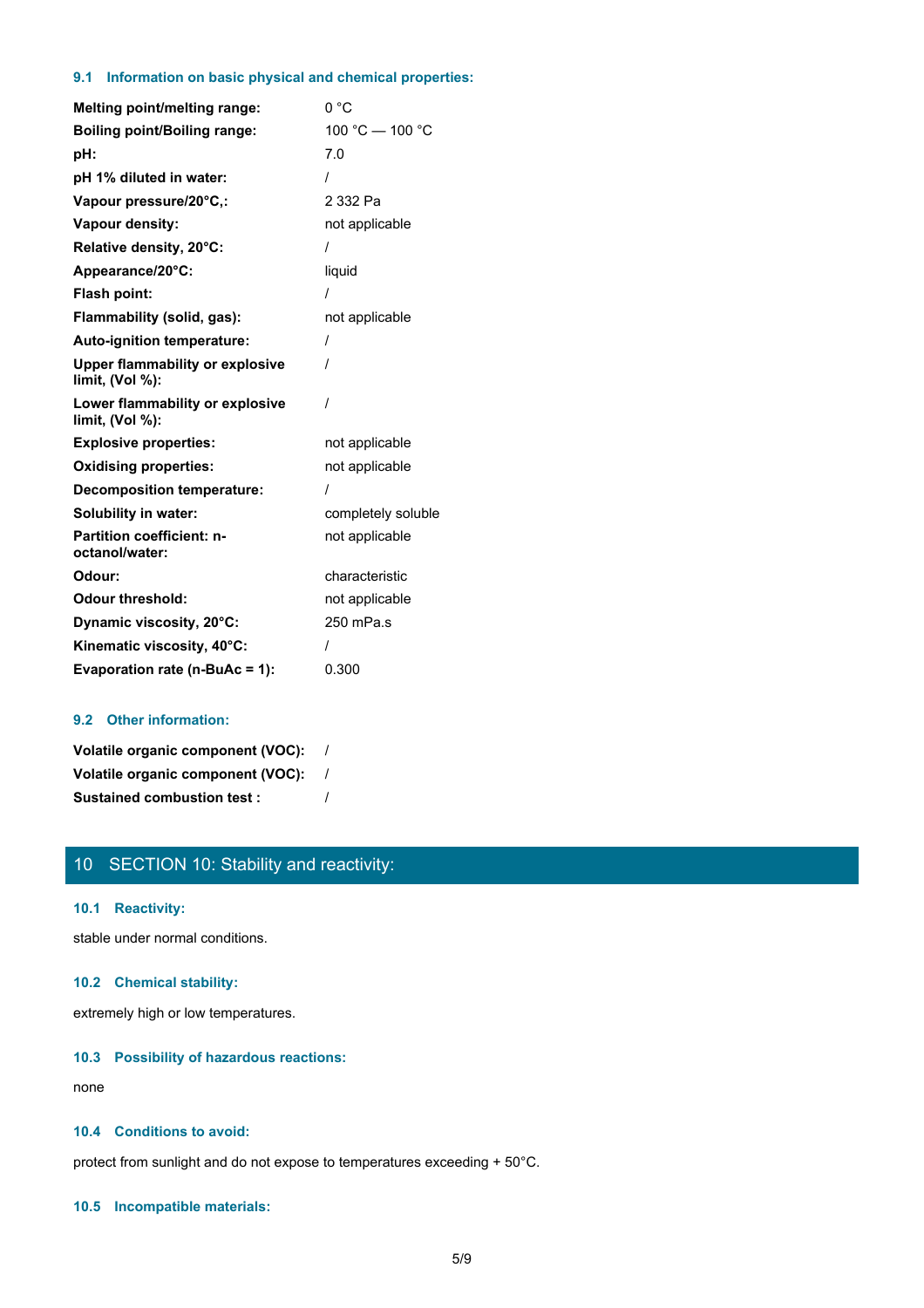acids, alkalines, oxidants, reductants

### **10.6 Hazardous decomposition products:**

doesn't decompose with normal use

# 11 SECTION 11: Toxicological information:

### **11.1 Information on toxicological effects:**

**H319 Eye Irrit. 2:** Causes serious eye irritation.

**Calculated acute toxicity, ATE oral:** / **Calculated acute toxicity, ATE dermal:** /

| Sodium Laureth Sulfate                                      | LD50 oral, rat:<br>LD50 dermal, rabbit:<br>LC50, Inhalation, rat, 4h: | $\geq$ 5 000 mg/kg<br>$\geq$ 5 000 mg/kg<br>$\geq 50$ mg/l |
|-------------------------------------------------------------|-----------------------------------------------------------------------|------------------------------------------------------------|
| Sodiumlaurylsulphate                                        | LD50 oral, rat:<br>LD50 dermal, rabbit:<br>LC50, Inhalation, rat, 4h: | 1 800 mg/kg<br>$\geq$ 5 000 mg/kg<br>$\geq 50$ mg/l        |
| D-Glucopyranose, C10-16(even numbered)-<br>alkyl glycosides | LD50 oral, rat:<br>LD50 dermal, rabbit:<br>LC50, Inhalation, rat, 4h: | $\geq$ 5 000 mg/kg<br>$\geq$ 5 000 mg/kg<br>$\geq 50$ mg/l |
| lauryl betaine                                              | LD50 oral, rat:<br>LD50 dermal, rabbit:<br>LC50, Inhalation, rat, 4h: | $\geq 5000$ mg/kg<br>$\geq$ 5 000 mg/kg<br>$\geq 50$ mg/l  |
| 2-bromo-2-nitropropane-1,3-diol                             | LD50 oral, rat:<br>LD50 dermal, rabbit:<br>LC50, Inhalation, rat, 4h: | $100$ mg/kg<br>1 100 mg/kg<br>$3 \text{ mg/l}$             |

# 12 SECTION 12: Ecological information:

## **12.1 Toxicity:**

| Sodium Laureth Sulfate | LC50 (Fish):                         | 7,1 mg/L (96h)    |
|------------------------|--------------------------------------|-------------------|
|                        | EC50 (Daphnia):                      | $7,2$ mg/L        |
|                        | EC50 (Algae):                        | $27 \text{ mg/L}$ |
|                        | NOEC (Algae):                        | $0,93$ mg/L       |
|                        | EC50 (soil microorganisms): 7,5 mg/L |                   |
|                        |                                      |                   |
| Sodiumlaurylsulphate   | $LC50$ (Fish):                       | 1.3 mg/L (96h)    |
|                        | EC50 (Daphnia):                      | 2.8 mg/L (48h)    |
|                        | EC50 (Algae):                        | 20 mg/L (72h)     |
|                        | NOEC (Algae):                        | 3 mg/L (72h)      |

# **12.2 Persistence and degradability:**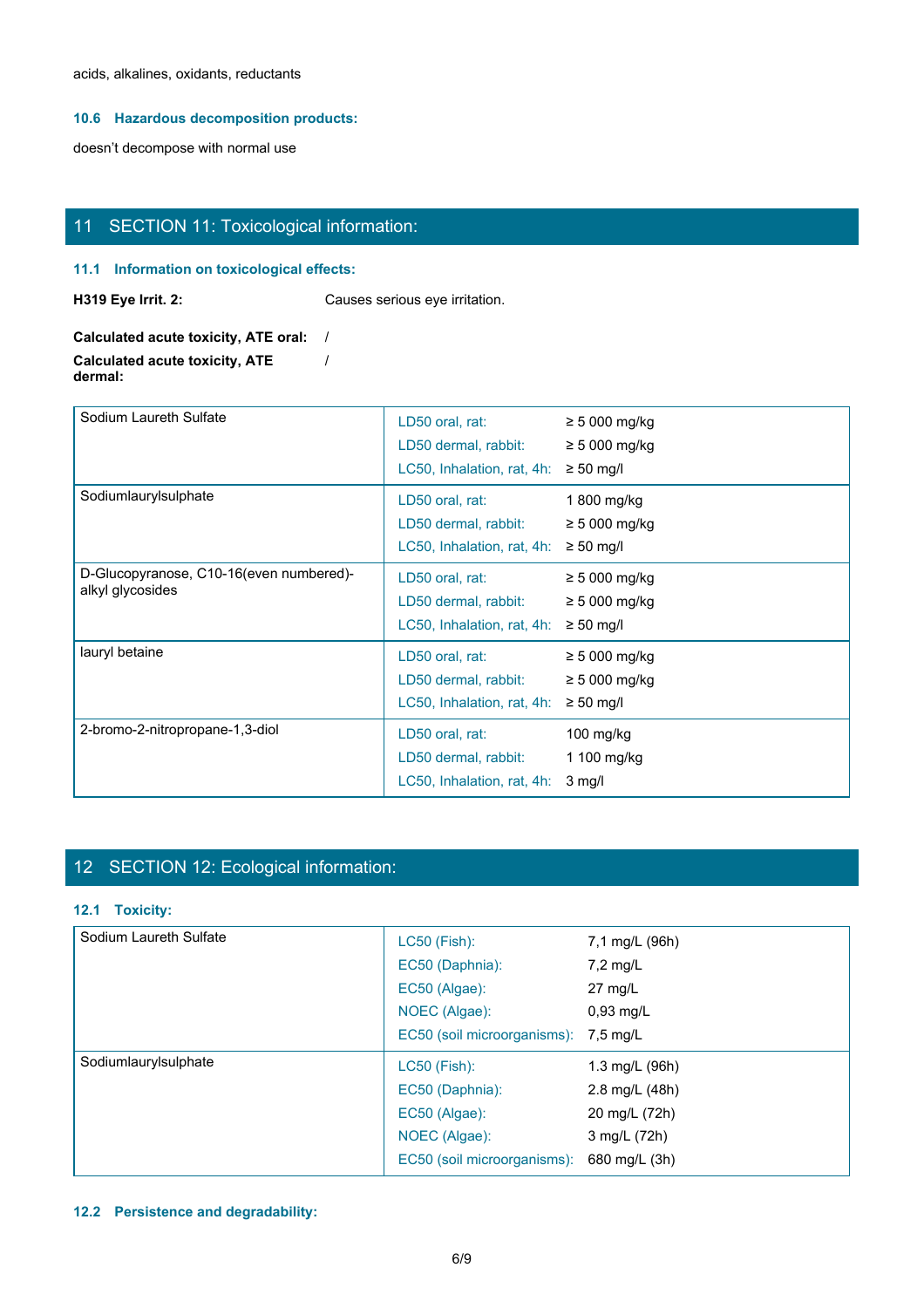The surfactants contained in this preparation comply with the biodegradability criteria as laid down in Regulation (EC)<br>No.648/2004 on detergents.<br>12.3 Bioaccumulative potential:<br>No additional data available No.648/2004 on detergents.

#### **12.3 Bioaccumulative potential:**

No additional data available

#### **12.4 Mobility in soil:**

**Water hazard class, WGK (AwSV):** 2 **Solubility in water:** completely soluble

### **12.5 Results of PBT and vPvB assessment:**

No additional data available

### **12.6 Other adverse effects:**

No additional data available

### 13 SECTION 13: Disposal considerations:

### **13.1 Waste treatment methods:**

The product may be discharged in the indicated percentages of utilization of the indicated be discharged in the indicated percentages of utilization of the indicated percentages of utilization, provided it is neutralised t restrictive regulations by local authority should always be adhered to.

# 14 SECTION 14: Transport information:

### **14.1 UN number:**

not applicable

### **14.2 UN proper shipping name:**

ADR, IMDG, ICAO/IATA not applicable

### **14.3 Transport hazard class(es):**

| Class(es):                              | not applicable |
|-----------------------------------------|----------------|
| Identification number of the<br>hazard: | not applicable |

### **14.4 Packing group:**

not applicable

### **14.5 Environmental hazards:**

not dangerous to the environment

### **14.6 Special precautions for user:**

| <b>Hazard characteristics:</b> | not applicable |
|--------------------------------|----------------|
| <b>Additional guidance:</b>    | not applicable |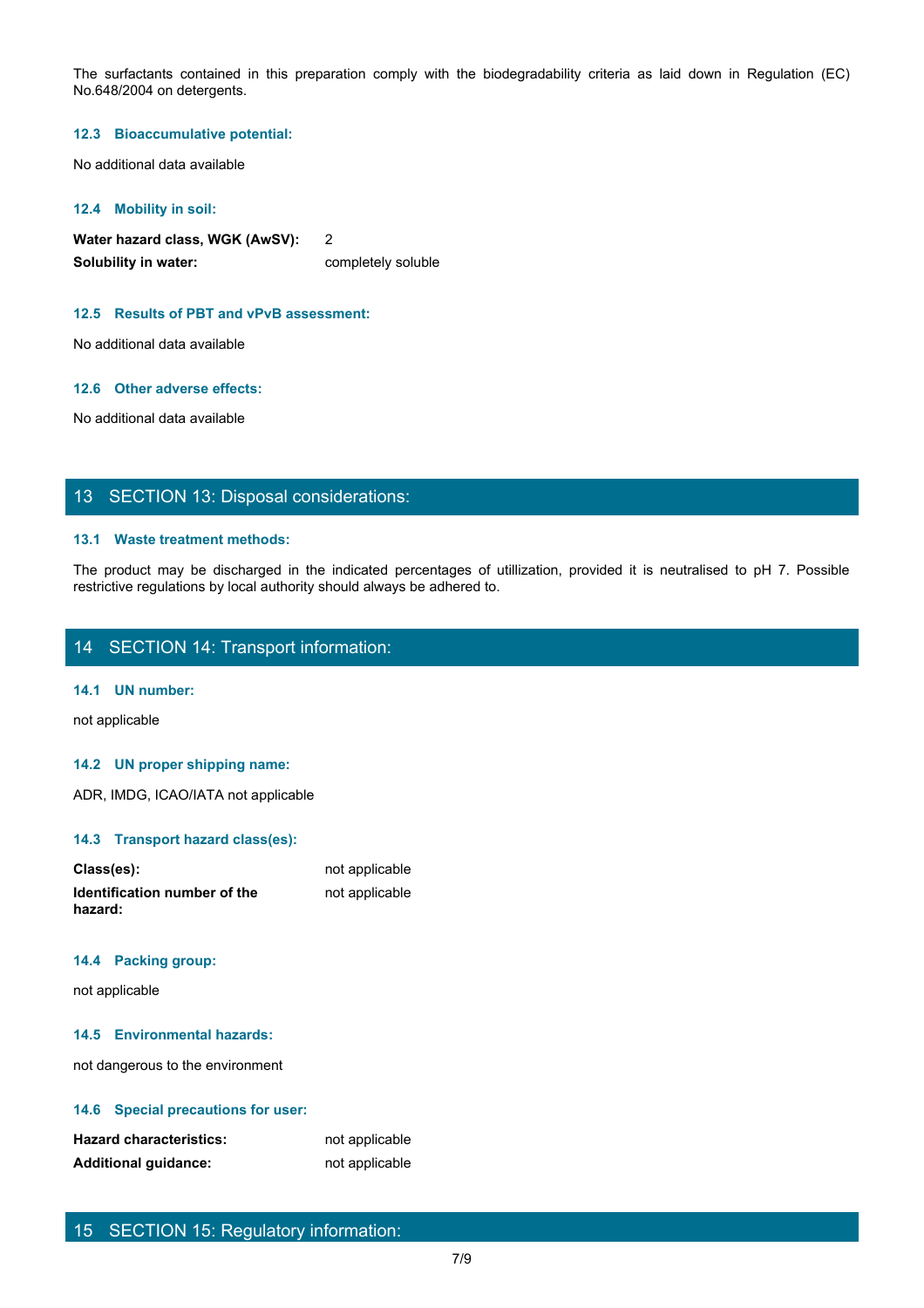### **15.1 Safety, health and environmental regulations/legislation specific for the substance or mixture:**

| 15.1                                                                 | Safety, health and environmental regulations/legislation specific for the substance or mixture:                                                               |  |
|----------------------------------------------------------------------|---------------------------------------------------------------------------------------------------------------------------------------------------------------|--|
|                                                                      | $\overline{2}$                                                                                                                                                |  |
| Water hazard class, WGK (AwSV):<br>Volatile organic component (VOC): | $\prime$                                                                                                                                                      |  |
| Volatile organic component (VOC):                                    | $\prime$                                                                                                                                                      |  |
| <b>Composition by regulation (EC)</b><br>648/2004:                   | Anionic surfactants 5% - 15%, Nonionic surfactants < 5%, Amphoteric surfactants<br>< 5%, Perfumes (Limonene), Preservatives (2-Bromo-2-Nitropropane-1,3-Diol) |  |
| <b>15.2 Chemical Safety Assessment:</b>                              |                                                                                                                                                               |  |

### **15.2 Chemical Safety Assessment:**

# 16 SECTION 16: Other information:

### **Legend to abbreviations used in the safety data sheet:**

|                                                        | 15.1 Safety, health and environmental regulations/legislation specific for the substance or mixture:                                                                                                                                                                                                                                                                                                                                                                                                                                                                                                                                                                                                                   |
|--------------------------------------------------------|------------------------------------------------------------------------------------------------------------------------------------------------------------------------------------------------------------------------------------------------------------------------------------------------------------------------------------------------------------------------------------------------------------------------------------------------------------------------------------------------------------------------------------------------------------------------------------------------------------------------------------------------------------------------------------------------------------------------|
| Water hazard class, WGK (AwSV):                        | $\overline{2}$                                                                                                                                                                                                                                                                                                                                                                                                                                                                                                                                                                                                                                                                                                         |
| Volatile organic component (VOC):                      |                                                                                                                                                                                                                                                                                                                                                                                                                                                                                                                                                                                                                                                                                                                        |
| Volatile organic component (VOC):                      |                                                                                                                                                                                                                                                                                                                                                                                                                                                                                                                                                                                                                                                                                                                        |
| <b>Composition by regulation (EC)</b>                  | Anionic surfactants 5% - 15%, Nonionic surfactants < 5%, Amphoteric surfactants                                                                                                                                                                                                                                                                                                                                                                                                                                                                                                                                                                                                                                        |
| 648/2004:                                              | <5%, Perfumes (Limonene), Preservatives (2-Bromo-2-Nitropropane-1,3-Diol)                                                                                                                                                                                                                                                                                                                                                                                                                                                                                                                                                                                                                                              |
| <b>15.2 Chemical Safety Assessment:</b>                |                                                                                                                                                                                                                                                                                                                                                                                                                                                                                                                                                                                                                                                                                                                        |
|                                                        |                                                                                                                                                                                                                                                                                                                                                                                                                                                                                                                                                                                                                                                                                                                        |
| No data available                                      |                                                                                                                                                                                                                                                                                                                                                                                                                                                                                                                                                                                                                                                                                                                        |
|                                                        |                                                                                                                                                                                                                                                                                                                                                                                                                                                                                                                                                                                                                                                                                                                        |
| 16 SECTION 16: Other information:                      |                                                                                                                                                                                                                                                                                                                                                                                                                                                                                                                                                                                                                                                                                                                        |
|                                                        |                                                                                                                                                                                                                                                                                                                                                                                                                                                                                                                                                                                                                                                                                                                        |
| Legend to abbreviations used in the safety data sheet: |                                                                                                                                                                                                                                                                                                                                                                                                                                                                                                                                                                                                                                                                                                                        |
| ADR:                                                   | The European Agreement concerning the International Carriage of Dangerous<br>Goods by Road                                                                                                                                                                                                                                                                                                                                                                                                                                                                                                                                                                                                                             |
| BCF:                                                   | <b>Bioconcentration factor</b>                                                                                                                                                                                                                                                                                                                                                                                                                                                                                                                                                                                                                                                                                         |
| CAS:                                                   | <b>Chemical Abstracts Service</b>                                                                                                                                                                                                                                                                                                                                                                                                                                                                                                                                                                                                                                                                                      |
| CLP:                                                   | Classification, Labelling and Packaging of chemicals                                                                                                                                                                                                                                                                                                                                                                                                                                                                                                                                                                                                                                                                   |
| <b>EINECS:</b>                                         | European INventory of Existing Commercial chemical Substances                                                                                                                                                                                                                                                                                                                                                                                                                                                                                                                                                                                                                                                          |
| $Nr.$ :                                                | number                                                                                                                                                                                                                                                                                                                                                                                                                                                                                                                                                                                                                                                                                                                 |
| PTB:                                                   | persistent, toxic, bioaccumulative                                                                                                                                                                                                                                                                                                                                                                                                                                                                                                                                                                                                                                                                                     |
| TLV:                                                   | <b>Threshold Limit Value</b>                                                                                                                                                                                                                                                                                                                                                                                                                                                                                                                                                                                                                                                                                           |
| vPvB:                                                  | very persistent and very bioaccumulative substances                                                                                                                                                                                                                                                                                                                                                                                                                                                                                                                                                                                                                                                                    |
| <b>WGK:</b>                                            | Water hazard class                                                                                                                                                                                                                                                                                                                                                                                                                                                                                                                                                                                                                                                                                                     |
| <b>WGK 1:</b>                                          | slightly hazardous for water                                                                                                                                                                                                                                                                                                                                                                                                                                                                                                                                                                                                                                                                                           |
| <b>WGK 2:</b>                                          | hazardous for water                                                                                                                                                                                                                                                                                                                                                                                                                                                                                                                                                                                                                                                                                                    |
| <b>WGK 3:</b>                                          | extremely hazardous for water                                                                                                                                                                                                                                                                                                                                                                                                                                                                                                                                                                                                                                                                                          |
| Legend to the H Phrases used in the safety data sheet: |                                                                                                                                                                                                                                                                                                                                                                                                                                                                                                                                                                                                                                                                                                                        |
|                                                        | EUH208: Contains (lauryl betaine). May produce an allergic reaction. H301 Acute tox. 3: Toxic if swallowed.<br>H302 Acute tox. 4: Harmful if swallowed. H312 Acute tox. 4: Harmful in contact with skin.<br>H315 Skin Irrit. 2: Causes skin irritation. H317 Skin Sens. 1: May cause an allergic skin reaction.<br>H318 Eye Dam. 1: Causes serious eye damage. H319 Eye Irrit. 2: Causes serious eye irritation.<br>H331 Acute tox. 3: Toxic if inhaled. H335 STOT SE 3: May cause respiratory irritation.<br>H400 Aquatic Acute 1: Very toxic to aquatic life. H411 Aquatic Chronic 2: Toxic to aquatic life with long lasting<br>effects. H412 Aquatic Chronic 3: Harmful to aquatic life with long lasting effects. |
| <b>CLP Calculation method:</b>                         |                                                                                                                                                                                                                                                                                                                                                                                                                                                                                                                                                                                                                                                                                                                        |
| Calculation method                                     |                                                                                                                                                                                                                                                                                                                                                                                                                                                                                                                                                                                                                                                                                                                        |
|                                                        |                                                                                                                                                                                                                                                                                                                                                                                                                                                                                                                                                                                                                                                                                                                        |

### **Legend to the H Phrases used in the safety data sheet:**

### **CLP Calculation method:**

**Reason of revision, changes of following items:**

Sections: 2.1, 2.2

### **MSDS reference number:**

ECM-109000,00